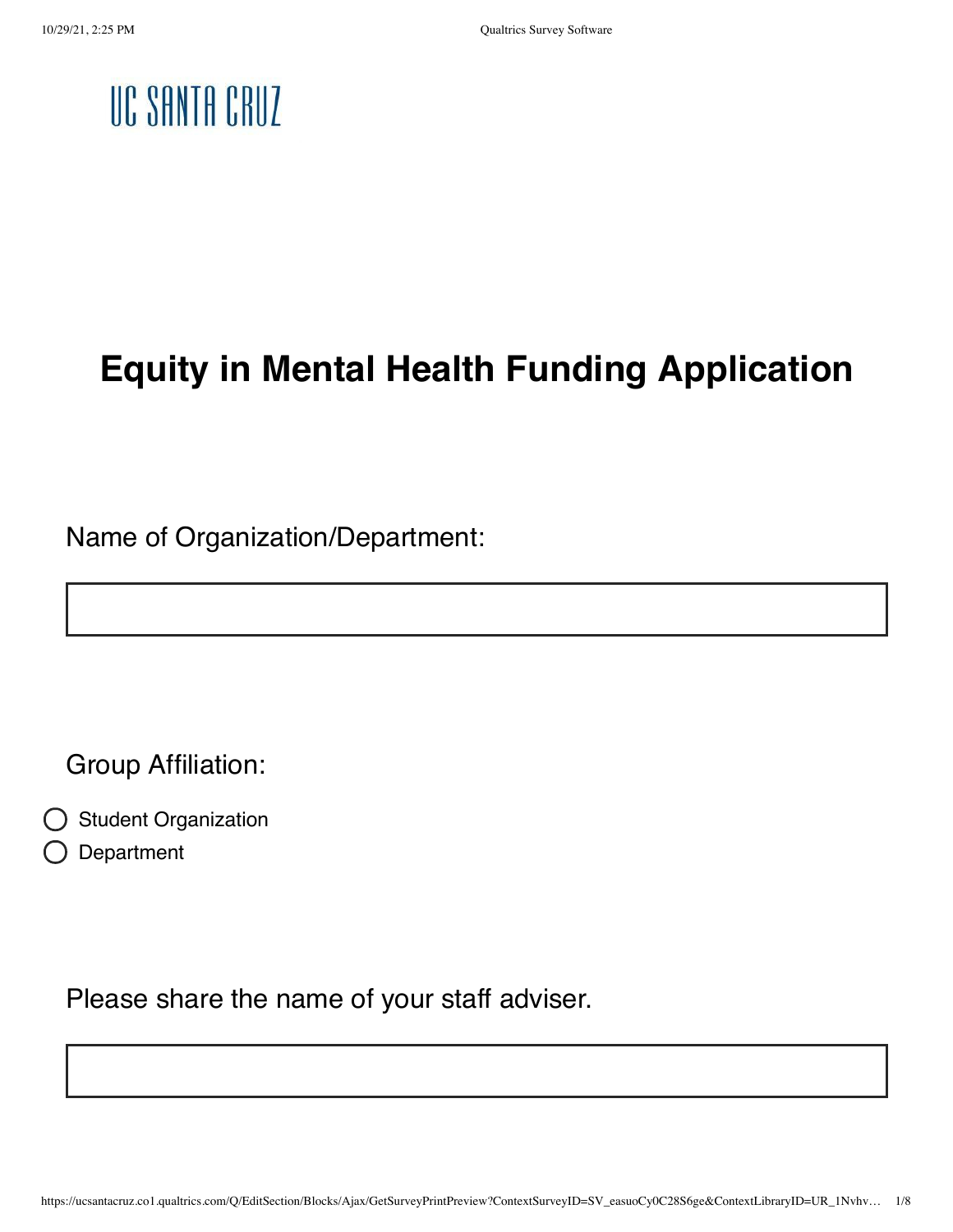Г

#### **Project Details**

# **Project Details**

Name of Project/Program/Service funds are being requested for:

| Which tier(s) of support does the proposal address? [select all that<br>apply]<br>For more information on each tier, visit the EMH funding website.                  |  |
|----------------------------------------------------------------------------------------------------------------------------------------------------------------------|--|
| Holistic Treatment and Recovery Support (Tier I)<br>Early Intervention and Collaborative Well-being Programs (Tier II)<br>Universal Prevention Strategies (Tier III) |  |
|                                                                                                                                                                      |  |

**Tier Alignment** - Please describe why you believe your proposal best fits the selected tier(s). (150 word limit)

**Abstract/Description** - Please provide a brief narrative about the project/program/service that the requested funds will be used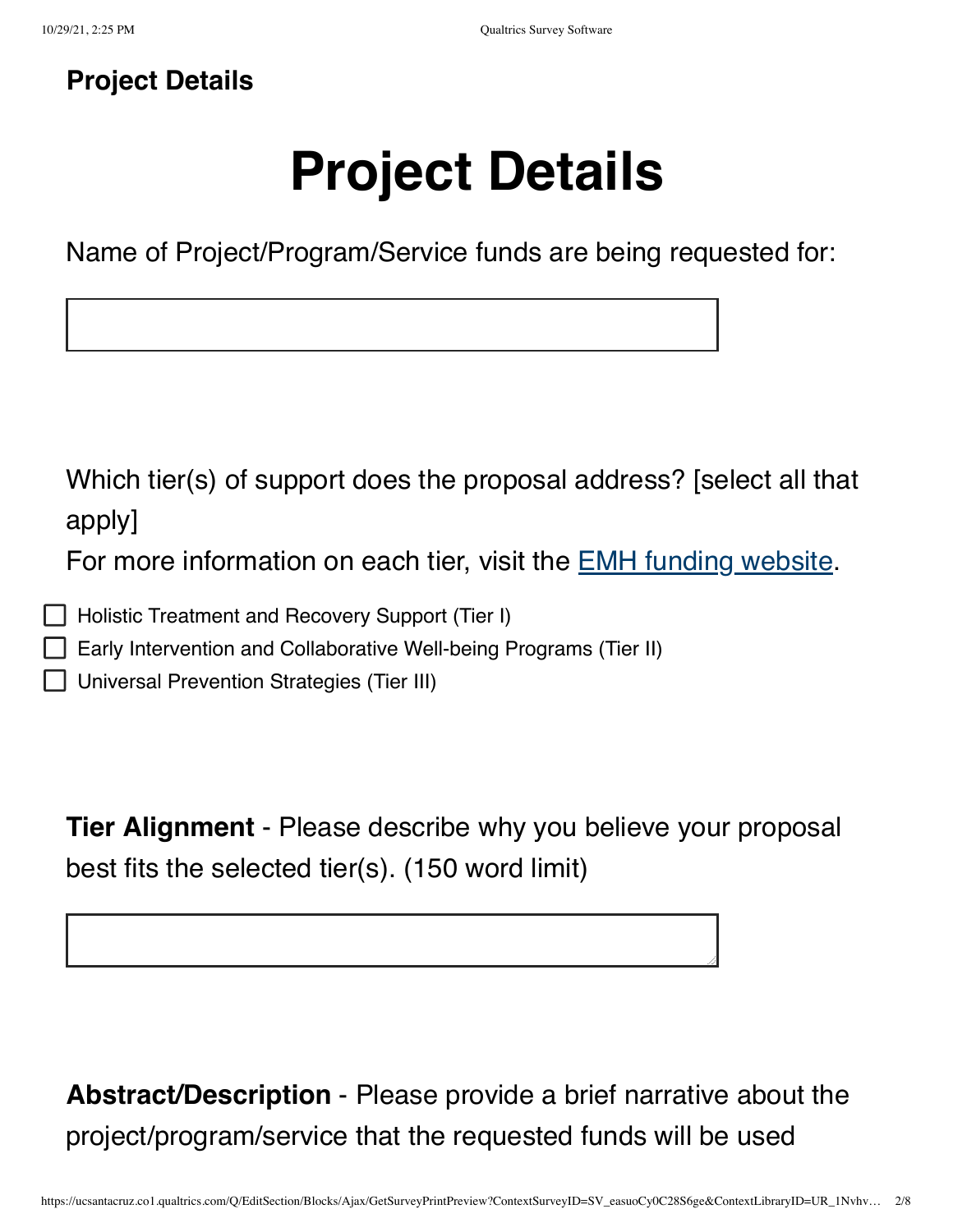#### for. (150 word limit)

#### **Equity Focused Areas** - Please indicate all equity-focused areas that will be impacted by this proposal. [Select all that apply]

| Students with adverse childhood experiences (ACE's) or any trauma within their<br>lifetime                                                                                                                                                                                                                                               |
|------------------------------------------------------------------------------------------------------------------------------------------------------------------------------------------------------------------------------------------------------------------------------------------------------------------------------------------|
| Students in recovery from substance use disorders or other addictive behaviors                                                                                                                                                                                                                                                           |
| Students with concurrent behavioral health disorders                                                                                                                                                                                                                                                                                     |
| Mental health initiatives geared to underserved student populations, including but not<br>limited to low-income, LGBTQ, community college transfer, parenting, undocumented,<br>military-affiliated, and current/former foster students, as well as students affected by<br>their own or a family member's experience with incarceration |
| Startup costs for collaborative campus safety efforts, to reduce first-episode psychosis<br>and crisis intervention                                                                                                                                                                                                                      |
| Universal assistive technologies that improve access to care, services and supports                                                                                                                                                                                                                                                      |
| Prevention programs, aimed to reduce high risk behaviors and promote healthy<br>behaviors                                                                                                                                                                                                                                                |
| Other                                                                                                                                                                                                                                                                                                                                    |

**Equity Impact** - Define your unit/organization's equity framework. How does your proposal connect to the equity areas that have been noted? Please elaborate on the equity-focused areas that you have selected above. (500 word limit)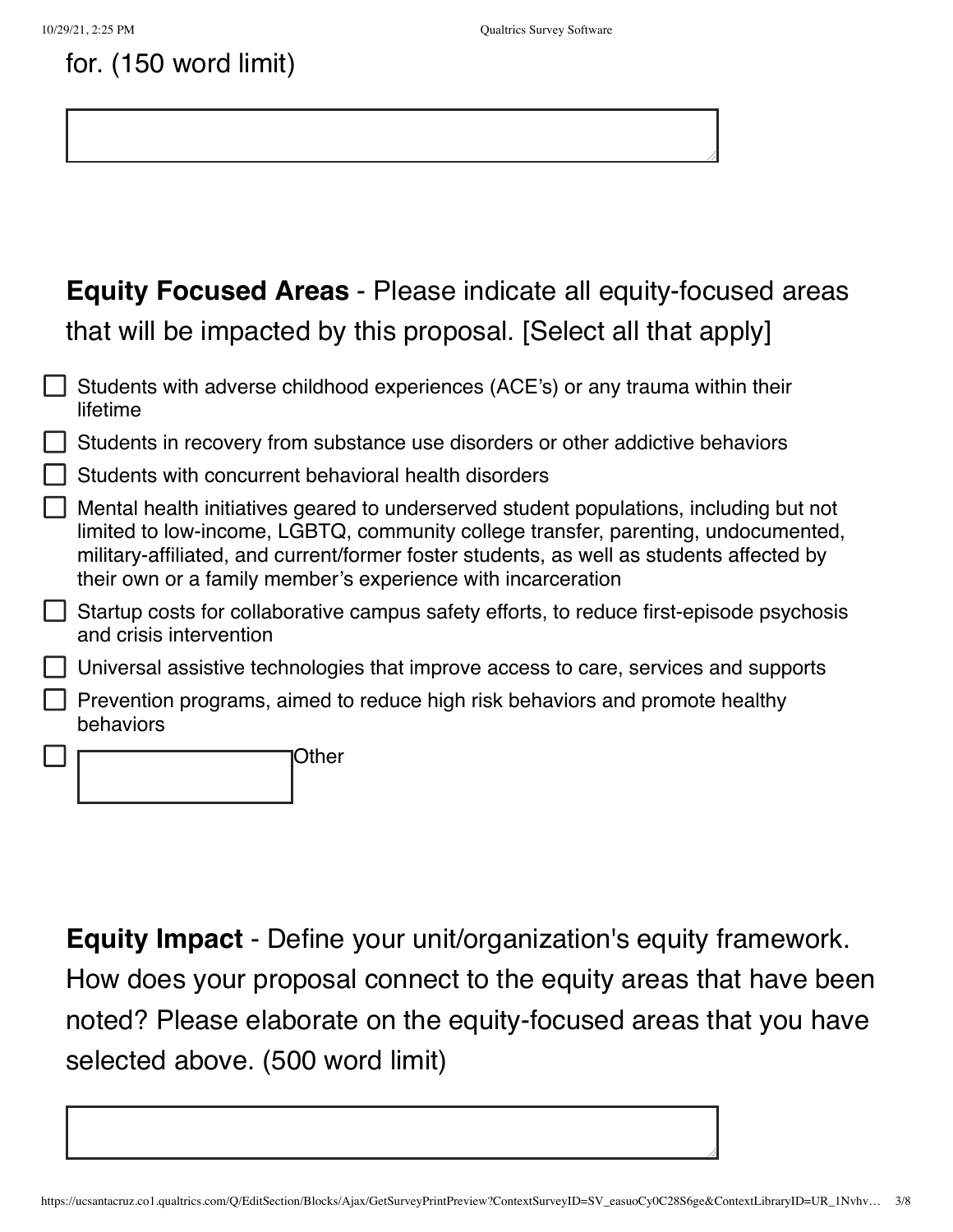**Healthy Campus Impact** - Envision a healthy campus; describe it. How do the activities proposed in this request help the campus achieve that vision? (500 word limit)

**Student Impact** - What is the anticipated impact of the activities that you are proposing? Impact may be articulated as number of students, gaps that will be filled, barriers that will be removed, specific student groups that will benefit, etc. (500 word limit)

**Scalability** - Consider the long-term future of your program. Please provide a brief narrative explaining how this program could eventually be scaled to provide additional services and/or service additional students. (500 word limit)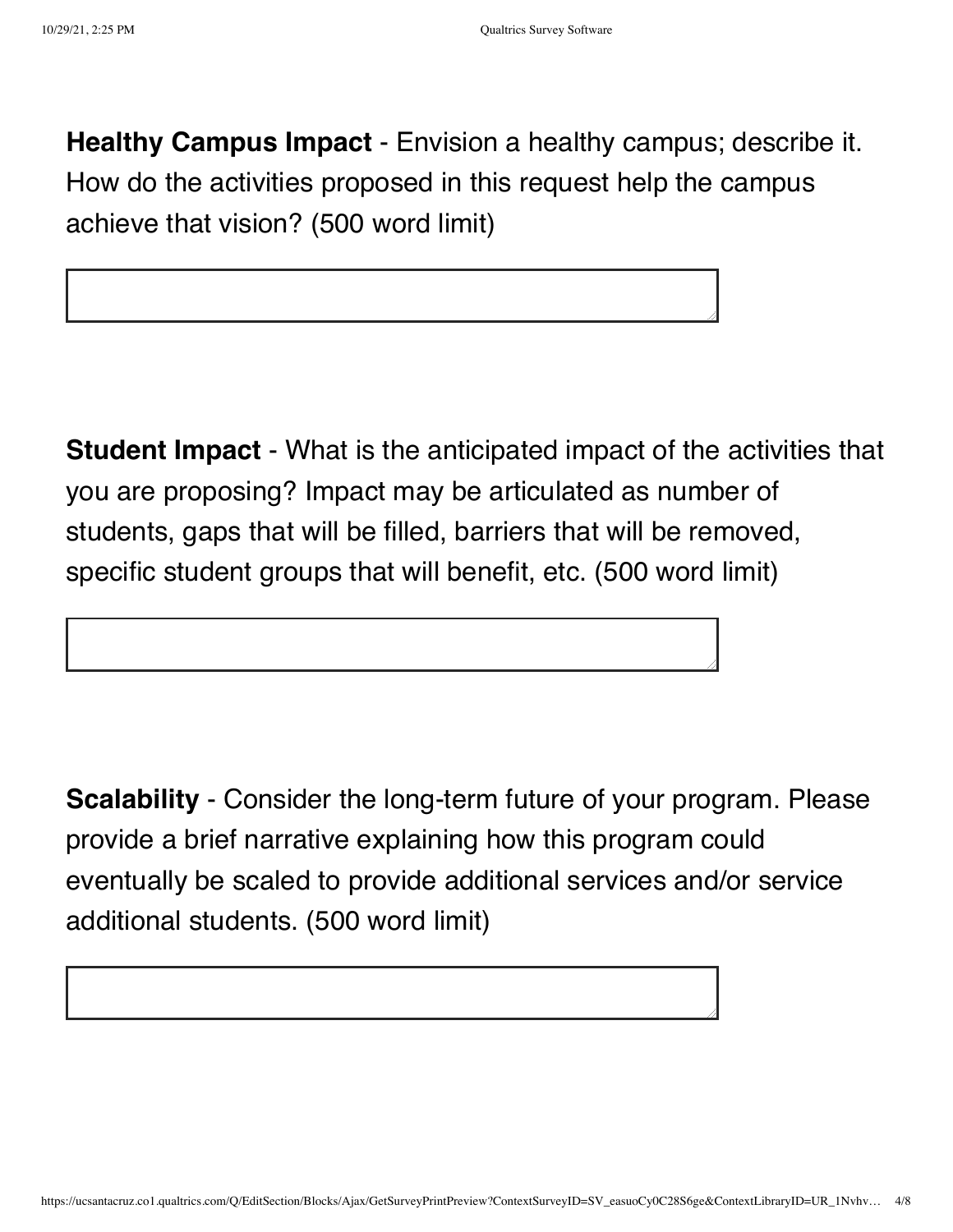**Strategy for Collecting Data Outcomes** - Please provide a brief narrative about how your unit plans to track both student impact and the quantifiable change your unit expects to realize. (500 word limit)

**Collaboration** - Does your proposal include collaboration with any departments/organizations? Please note that collaboration is required for all Tier I and Tier II requests.

Yes No

> **Collaboration** - Please provide a brief narrative about who you are collaborating with on this project/program/service. Please note that collaboration is required for all Tier I and Tier II requests. (150 word limit)

Please attach a letter/email from collaborators indicating their support.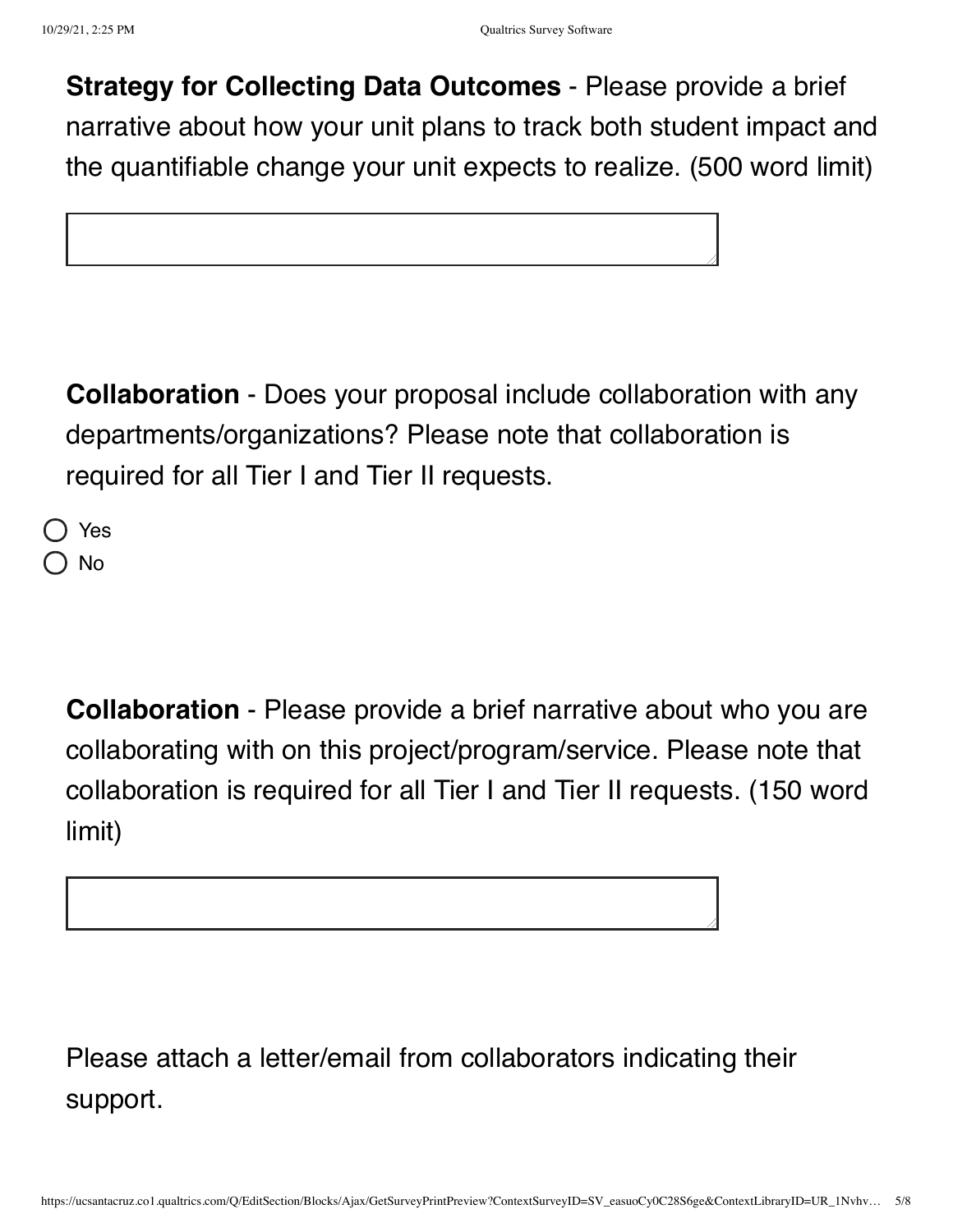Would you like to upload any (up to 2) additional documentation for review by the funding committee? (optional)

Yes, I would like to upload 1 additional document.

 $\bigcirc$  Yes, I would like to upload 2 additional documents.

No, I do not need to upload additional documentation.

Upload additional documentation for review by the funding committee.

Upload additional documentation for review by the funding committee.

#### **Funding Logistics**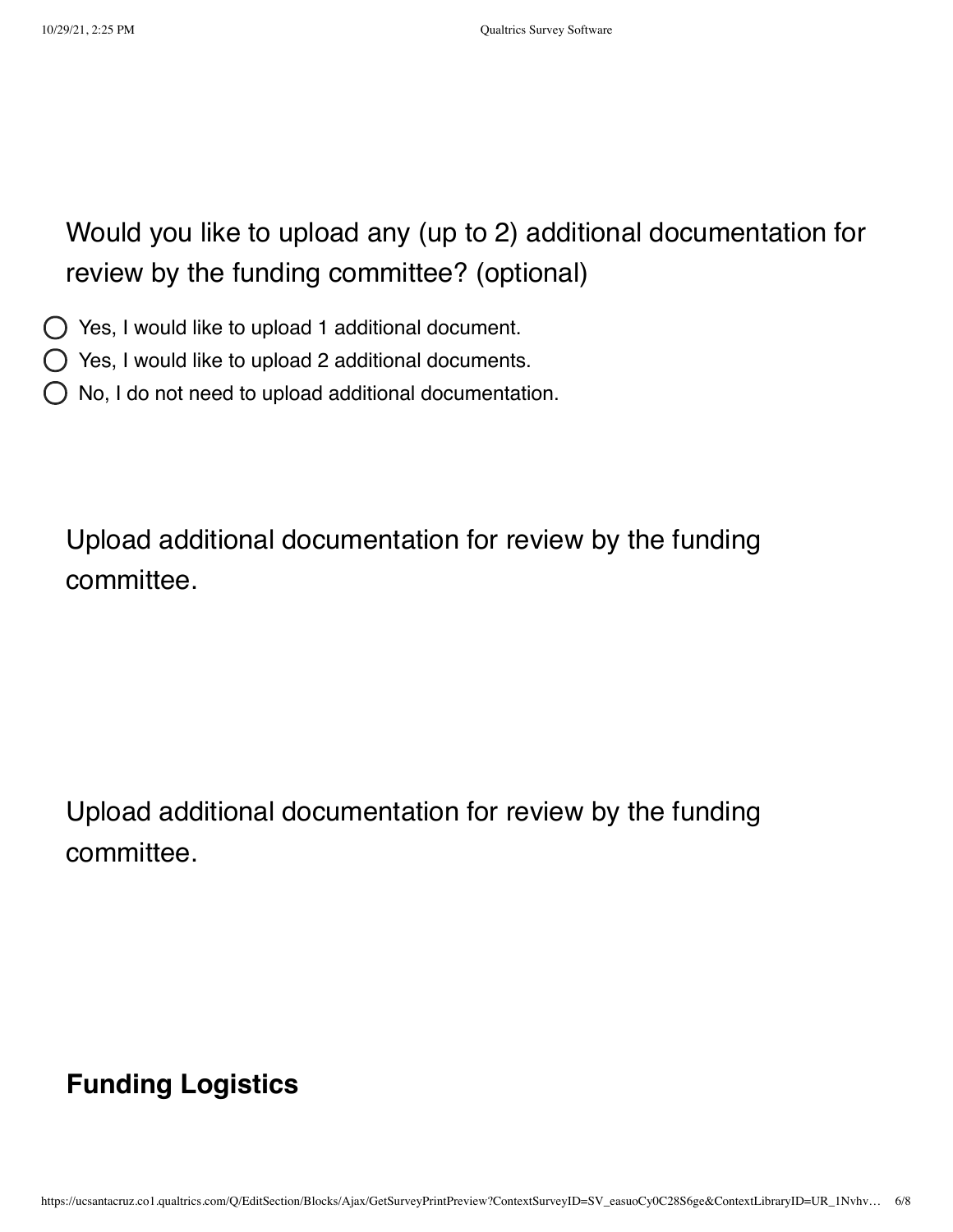## **Funding Logistics**

Is the request for one-time or on-going funds?

| One-time |
|----------|
|----------|

On-going

Funding Amount Requested (one-time):

Funding Amount Requested (on-going):

When will you begin spending funds if they are awarded? (MM/DD/YYYY)

Please share the name of your department's business manager/budget analyst.